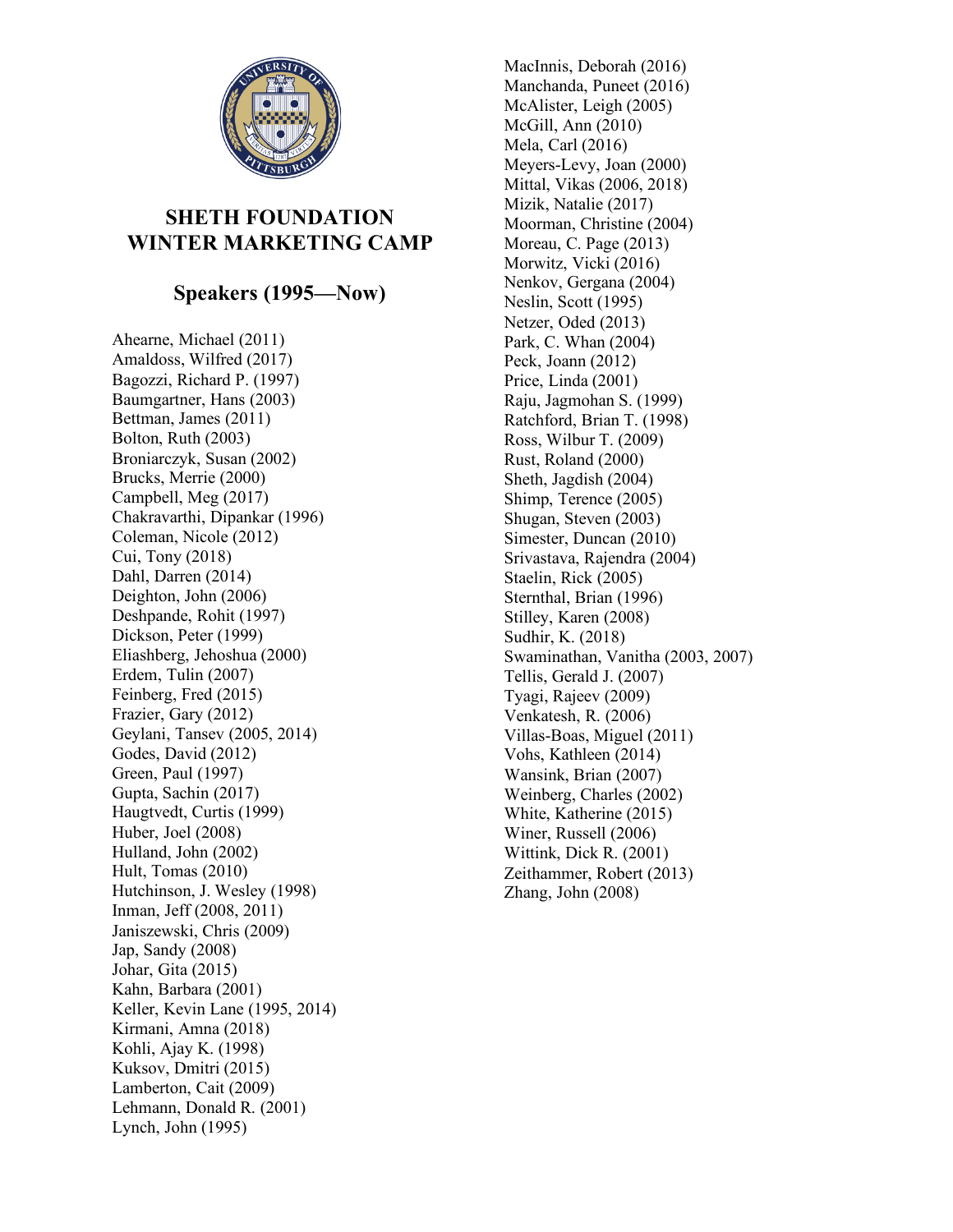## **SHETH FOUNDATION WINTER MARKETING CAMP AT THE UNIVERSITY OF PITTSBURGH**

|              | <b>DATE</b>      | <b>LOCATION</b>      | <b>SPEAKER/PAPER</b>                                                                           |
|--------------|------------------|----------------------|------------------------------------------------------------------------------------------------|
|              | February, 1995   | <b>Seven Springs</b> | Kevin Keller - ???                                                                             |
|              |                  | Resort               | John Lynch $-$ ???                                                                             |
|              |                  |                      | Scott Neslin – The Relationship between EDLP Pricing and Repeat Purchasing                     |
|              |                  |                      |                                                                                                |
| $\mathbf{I}$ | February 25-27,  | Seven Springs        | Dipankar Chakravarthi                                                                          |
|              | 1996             | Resort               | <b>Brian Sternthal</b>                                                                         |
| $\rm III$    | January 30-      | Hidden Valley        | Rohit Deshpande -- Factors Affecting Organizational Performance: A Five-Country                |
|              | February 2, 1997 | Resort               | Comparison                                                                                     |
|              |                  |                      | Richard P. Bagozzi - Goal-Directed Emotions                                                    |
|              |                  |                      | Paul E. Green - Higher-Order Segmentation: A Procedure for Amalgamating                        |
|              |                  |                      | Separate Partitions of the Same Data Base                                                      |
|              |                  |                      |                                                                                                |
| IV           | February 4-6,    | <b>Seven Springs</b> | Ajay K. Kohli -- Learning and Performance Orientation of Salespeople: The Role of              |
|              | 1998             | Resort               | <b>Supervisors</b>                                                                             |
|              |                  |                      | <b>Brian T. Ratchford</b> – The Economics of Consumer Knowledge                                |
|              |                  |                      | J. Wesley Hutchinson - Allocation Decisions Based on Graphs and Tables: The                    |
|              |                  |                      | Effects of Concept-Driven Expectations and Data-Driven Heuristics                              |
|              |                  |                      |                                                                                                |
| V            | February 10-12,  | Seven Springs        | Peter R. Dickson - Relationship Innovation Decision Calculus                                   |
|              | 1999             | Resort               | Curtis Haugtvedt - Humor Can Either Enhance or Disrupt Message Processing:                     |
|              |                  |                      | The Moderating Role of Humor Relevance                                                         |
|              |                  |                      | Jagmohan S. Raju - Marketing Information and Firm Performance                                  |
| VI           |                  |                      |                                                                                                |
|              | January 26-28,   | Seven Springs        | Merrie Brucks-???                                                                              |
|              | 2000             | Resort               | Jehoshua Eliashberg - Structuring the New Product Dvelopment Pipeline                          |
|              |                  |                      | Joan Meyers-Levy -- Using Figurative Properties of Ad Pictures to Communicate<br>with Consumer |
|              |                  |                      |                                                                                                |
|              |                  |                      | Roland T. Rust -- Driving Customer Equity: Linking Customer Lifetime Value to                  |
|              |                  |                      | <b>Strategic Marketing Decisions</b>                                                           |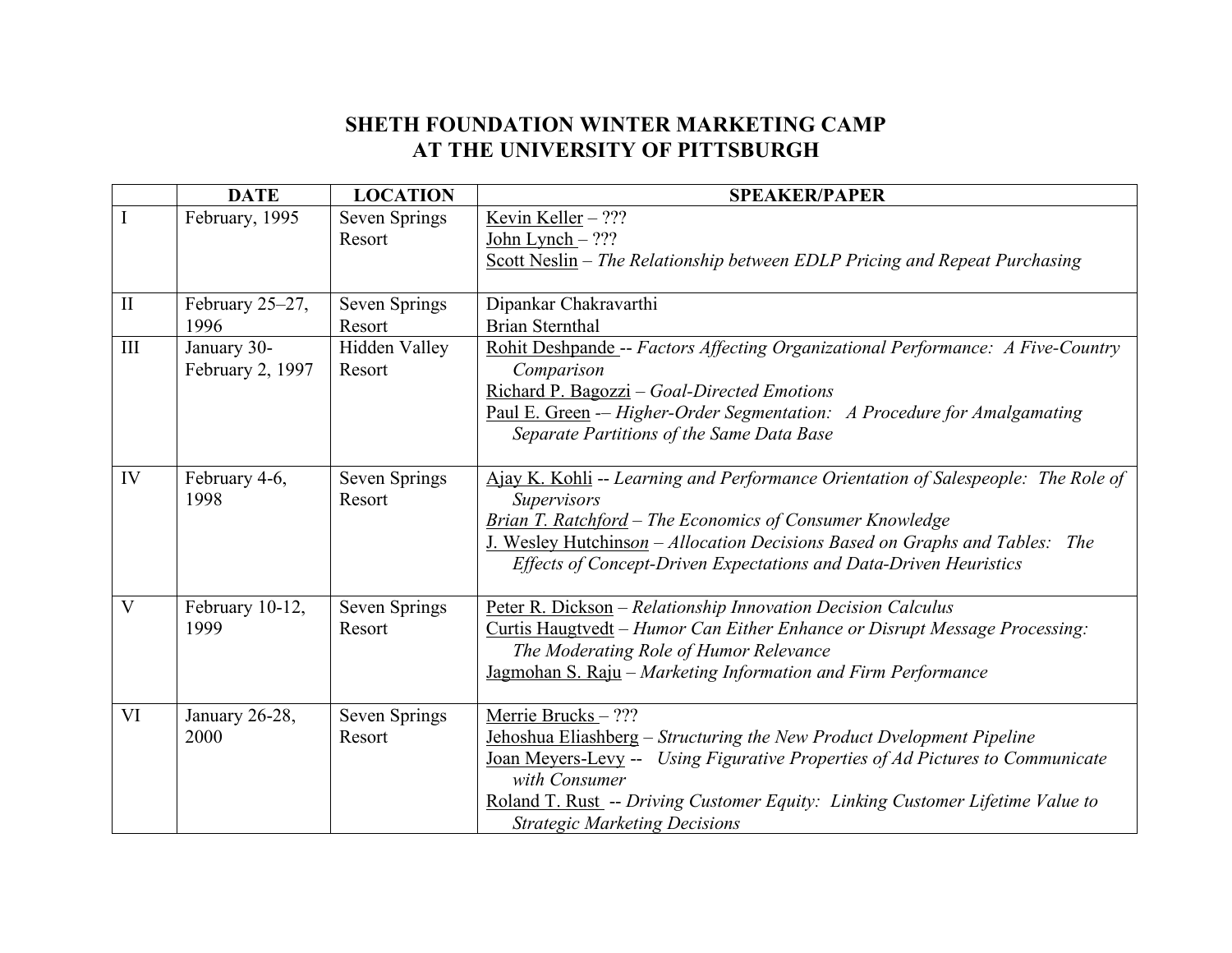|             | <b>DATE</b>             | <b>LOCATION</b>         | <b>SPEAKER/PAPER</b>                                                                                                                                                                                                                                                                                                                                                                                                                                                 |
|-------------|-------------------------|-------------------------|----------------------------------------------------------------------------------------------------------------------------------------------------------------------------------------------------------------------------------------------------------------------------------------------------------------------------------------------------------------------------------------------------------------------------------------------------------------------|
| <b>VII</b>  | February 7-<br>9,2001   | Seven Springs<br>Resort | Dick R. Wittink – Flexible Decomposition of Sales Promotion Effects Using Store-<br>Level Scanner Data<br>Linda L. Price - The Creation and Maintenance of Family Heirlooms<br>Barbara E. Kahn - The Impact of Perceived Variety on Consumption Quantity<br>Donald R. Lehmann – Quantitative Empirical Generalizations and Progress Toward<br>Knowledge: Pushing the Meta-Analysis Envelope                                                                          |
| <b>VIII</b> | February 13-15,<br>2002 | Seven Springs<br>Resort | Chuck Weinberg - Rivalry Beyond Profits: An Equilibrium Analysis of Price<br>Competition Involving Nonprofit Organizations<br>Susan Broniarczyk - Conflicting Product Advice: The Role of Prior Beliefs and<br>Goals on Consumer Advice Assessment and Utilization<br>John Hulland – Online Firm Performance and Incidence: The Roles of Outside-In,<br>Spanning, and Inside-Out Capabilities: Distribution Scope, Previous Success,<br>and Environmental Turbulence |
| IX          | February 5-7,<br>2003   | Seven Springs<br>Resort | Hans Baumgartner $-An$ Integrative Procedure for Assessing Construct Validity<br>Across Items and Over Time<br>Ruth Bolton -- Price-Based Global Market Segmentation for Services<br>Steven Shugan - Advance Selling of Branded Services<br>Vanitha Swaminathan $-A$ Model of Trial and Repeat of a New Brand-Introduction                                                                                                                                           |
| X           | February 18-20,<br>2004 | Seven Springs<br>Resort | Jagdish N. Sheth $-$ The Rule of Three<br>Gergana Nenkov $-$ ???<br>$C. W. Park$ – Brand Equity: Theory, Measurement, and Management Issues<br>Rajendra Srivastava - Managing Marketing Effectiveness<br>Christine Moorman                                                                                                                                                                                                                                           |
| XI          | February 23-25,<br>2005 | Seven Springs<br>Resort | Leigh McAlister - Modeling a Brand's Customer Mix<br>Tansey Geylani – Image Reinforcement or Impairment: The Effects of Co-Branding<br>on Attribute Uncertainty<br>Richard Staelin - When Being Different is Better: An Analysis of Cross-Function and<br><b>Same-Function Alliances</b><br>Terence Shimp - Consumer Testimonials as Self-Generated Advertisements:<br><b>Evaluative Reconstruction Following Product Usage</b>                                      |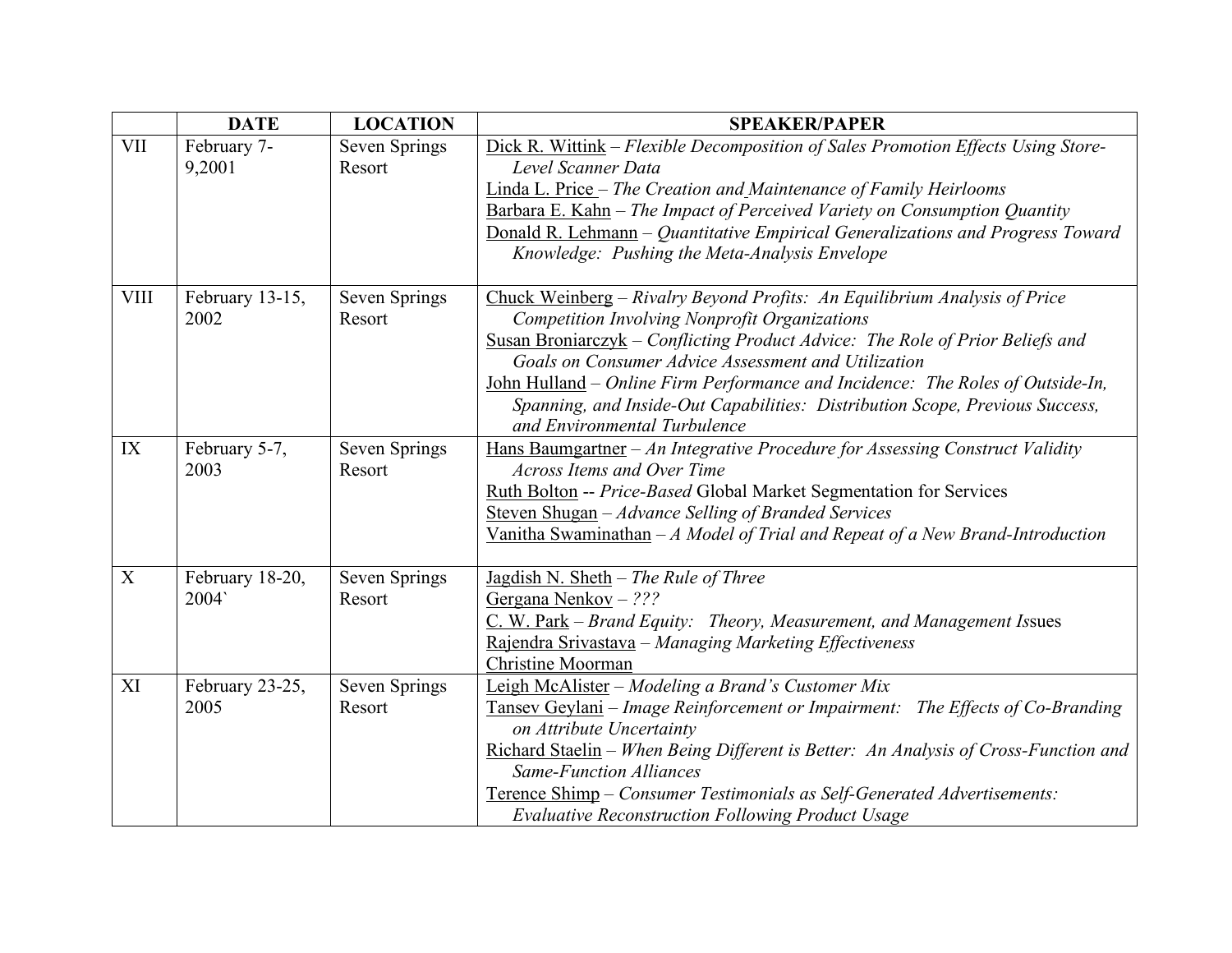|             | <b>DATE</b>             | <b>LOCATION</b>                | <b>SPEAKER/PAPER</b>                                                                                                                                                                                                                                                                                                                                                                            |
|-------------|-------------------------|--------------------------------|-------------------------------------------------------------------------------------------------------------------------------------------------------------------------------------------------------------------------------------------------------------------------------------------------------------------------------------------------------------------------------------------------|
| XII         | February 22-24,<br>2006 | <b>Seven Springs</b><br>Resort | John Deighton $-$ Consumer Identity in the Information Age<br>Vikas Mittal - Publish and Prosper: The Financial Impact of Publishing by<br>Marketing Faculty<br>R. Venkatesh - Sole Entrant, Co-opter or Component Supplier: Optimal End-<br>Product Strategies for Manufacturers of Proprietary Component Brands<br><u>Russell Winer</u> – Comments on the State of the Field of Marketing     |
| <b>XIII</b> | February 11-13,<br>2007 | Seven Springs<br>Resort        | Tulin Erdem - Decomposing Reference Price Effects<br>Vanitha Swaminathan – Dual Emphasis and Financial Performance: The Case of<br><b>Horizontal Mergers</b><br>Gerard J. Tellis - Radical Innovation in Firms Across Nations<br>Brian Wansink - The Biasing Health Halos of Fast Food Restaurant Health Claims:<br>Lower Calorie Estimates and Higher Side-Dish Consumption Intentions         |
| <b>XIV</b>  | February 20-22,<br>2008 | Seven Springs<br>Resort        | Joel Huber - Reference Dependence in Iterative Choices<br>The Value of Sticky Articles<br>Jeff Inman and Karen Stilley - Spending on the Fly: Mental Budgets, Promotions,<br>and Spending Behavior<br>Sandy Jap – Electronic vs. Physical Market Mechanisms: A Multi-Year Investigation<br>in a Market for Products of Uncertain Quality<br>$Z.$ John Zhang - A Theory of Combative Advertising |
| XV          | January 28-30,<br>2009  | Seven Springs<br>Resort        | Chris Janiszewski – The Affective Consequences of Alpha-Numeric Branding<br>Cait Poynor – Monster or Motivator? The Impact of Consumer Envy on Person and<br><b>Product Perceptions</b><br>William T. Ross - Why Most Sales Forces are Employees: A Meso Analysis of<br><b>Vertical Integration</b><br>Rajeev K. Tyagi – The Benefits of Upward Channel Decentralization                        |
| <b>XVI</b>  | February 3-5,<br>2010   | Seven Springs<br>Resort        | Tomas Hult -- Stakeholders, Customer Satisfaction, and Performance<br>Ann McGill - Self and the Extended Possessions: Adopting Traits of<br>Anthropomorphized Brands<br>Duncan Simester - Why Are Bad Products so Hard to Kill?                                                                                                                                                                 |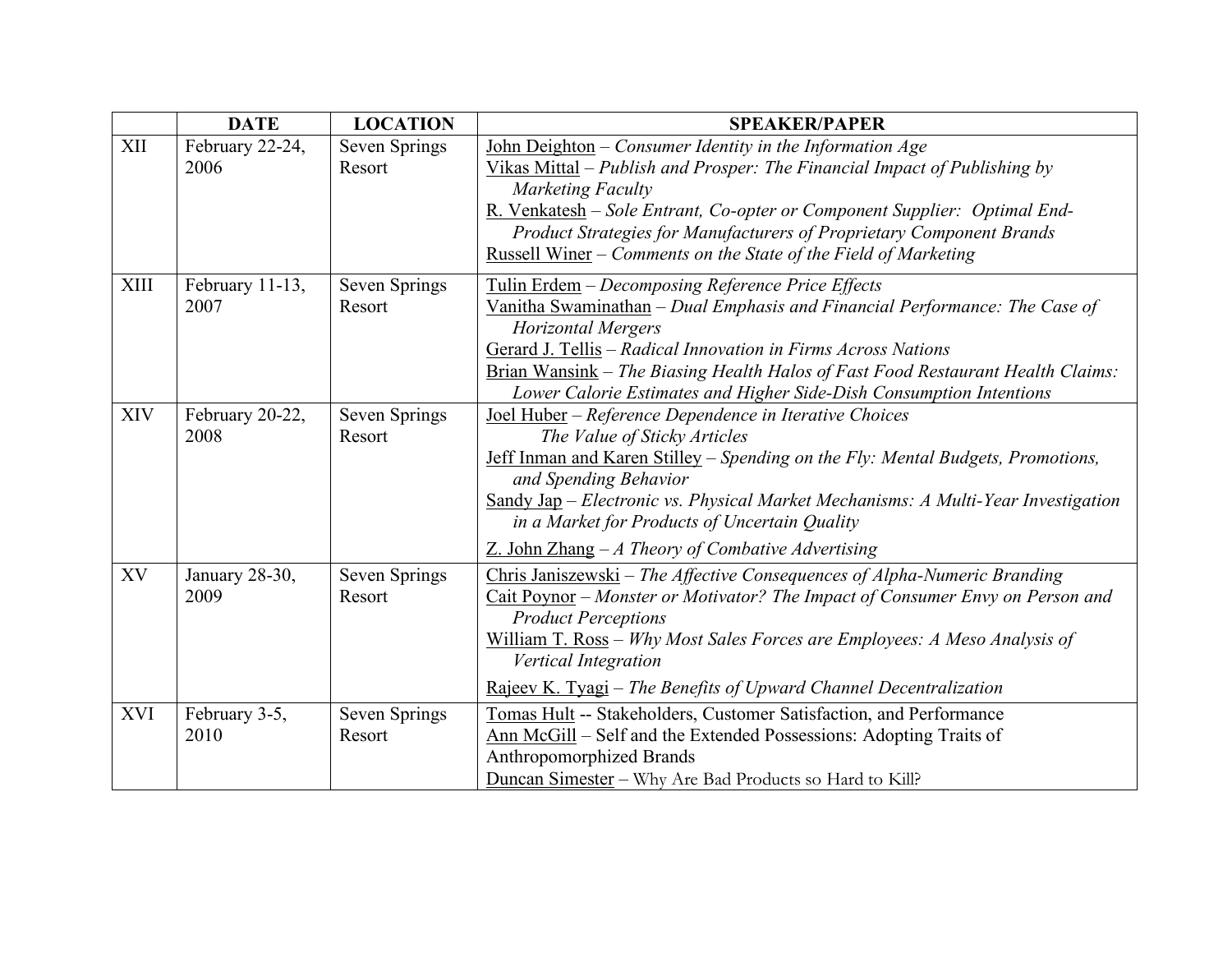|              | <b>DATE</b>            | <b>LOCATION</b>                | <b>SPEAKER/PAPER</b>                                                                                                                                                                                                                                                                                                                                                                                                                             |
|--------------|------------------------|--------------------------------|--------------------------------------------------------------------------------------------------------------------------------------------------------------------------------------------------------------------------------------------------------------------------------------------------------------------------------------------------------------------------------------------------------------------------------------------------|
| <b>XVII</b>  | February 9-11,<br>2011 | Seven Springs<br>Resort        | Michael Ahearne - Why Are Some Salespeople Better at Adapting to Organizational<br>Change?<br>James Bettman - Retirement, Scarcity of Life, and Prospective Temporal Judgments<br><b>Jeff Inman</b> - The Double-Edged Sword of Signaling Effectiveness: When Salient<br>Marketing Cues Curb Post-Purchase Consumption<br>Miguel Villas-Boas - Optimal Search for Product Information                                                            |
| <b>XVIII</b> | 2012                   | <b>Seven Springs</b><br>Resort | Gary Frazier – Contracts, Extracontractual Incentives, and Ex Post Behavior in<br><b>Franchise Channel Relationships</b><br>David Godes - Product Policy in Markets with Word-of-Mouth Communication<br>Joann Peck – Individual Differences in Interpersonal Touch: Development of the<br>Comfort with Interpersonal Touch (CIT) Scale<br>Nicole Verrochi Coleman - Emotional Reactions to Stockouts: Predicting Retaliatory<br><b>Behaviors</b> |
| <b>XIX</b>   | Jan 30-Feb 1,<br>2013  | Seven Springs<br>Resort        | C. Page Moreau - Impress Yourself: Self-Signaling and Product Design<br>Oded Netzer - Dynamic Targeted Pricing in B2B Settings<br>Robert Zeithammer - Pay What You Want as a Marketing Strategy in Monopolistic<br>and Competitive Markets                                                                                                                                                                                                       |
| XX           | Jan 29-31, 2014        | Seven Springs<br>Resort        | Darren Dahl - Does the Devil Sell Prada? Retail Rejection Increases Aspiring<br>Consumers' Desire for the Brand<br>Tansev Geylani<br>Kevin Lane Keller - The Effects of Brand Name Structure on Brand Extension<br><b>Evaluations and Parent Brand Dilution</b><br>Kathleen Vohs - With Friends Like These, Who Needs Money? Feeling Socially<br>Supported Weakens the Desire for Money                                                          |
| XI           | Jan 28-30, 2015        | Seven Springs<br>Resort        | Fred Feinberg - Deal-Makers and Deal-Breakers: A Cognitively Plausible Model of<br>Mate Choice<br>Gita Johar - Products as Self-Evaluation Standards<br>Dmitri Kuksov - Signaling Value Through Assortment<br>Katherine White - I Shared What You Did Last Summer: Indirect Impression<br>Management and Subsequent Prosocial Behaviors                                                                                                          |